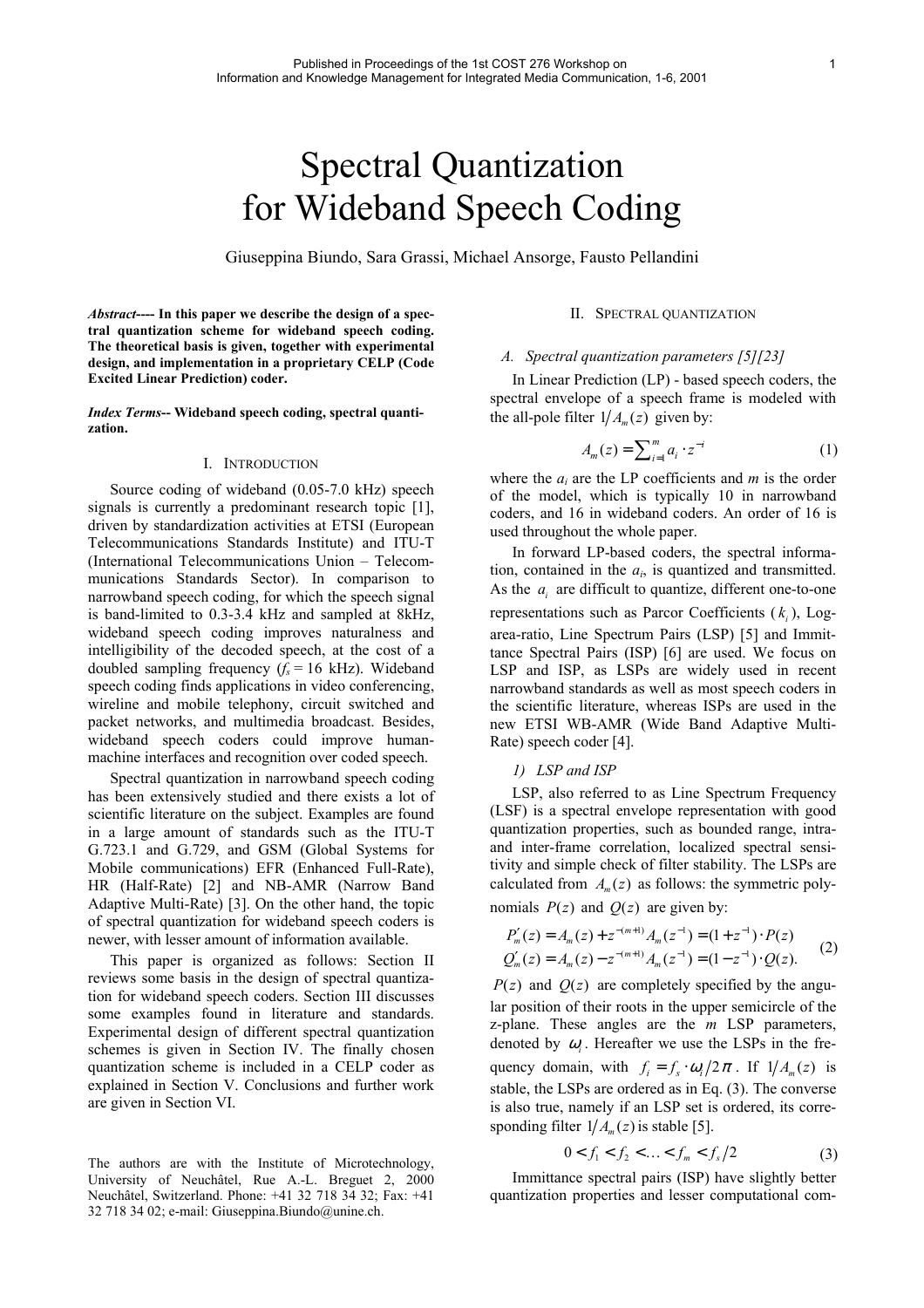plexity. They are used in the new ETSI WB-AMR speech coder. Similarly to LSP, the symmetric polynomials  $P(z)$  and  $Q(z)$  are given by:

$$
P'(z) = A_m(z) + z^{-m} A_m(z^{-1}) = (1 + a_m) \cdot P(z)
$$
  
 
$$
Q'(z) = A_m(z) - z^{-m} A_m(z^{-1}) = (1 - a_m) \cdot (1 - z^{-2}) \cdot Q(z)
$$
 (4)

the angular positions of their roots (upper semicircle of the z-plane) are the first  $m-1$  ISPs. Note that the first *m* −1 ISPs of a system of order *m* are the LSPs of the system of order  $m-1$ . The mth ISP is derived from the last LP coefficient  $a_m$  (which is equal to the last Parcor coefficient  $k_m : -1 < k_m < 1$  [\[7\].](#page-5-7)

## *B. Performance measures [\[8\]](#page-5-8)*

The Spectral Distortion (SD), expressed in dB, of a speech frame is:

$$
SD = \sqrt{\frac{100}{(f_2 - f_1)} \int_{f_1}^{f_2} \left[ \log_{10} S(f) - \log_{10} Sq(f) \right]^2 df} \qquad (5)
$$

where  $f$  is the frequency in Hz,  $f_1$  and  $f_2$  specifying the frequency range,  $S(f)$  and  $Sq(f)$  being the original and quantized spectrum of  $1/A_m(z)$ . In case of narrowband coders, a widely accepted criterion is the following [\[8\]:](#page-5-8) the quantization process is considered "transparent" (i.e. does not introduce audible distortion) if, over a large number of frames, the average SD is less than 1 dB, and there are less than 2% of outliers with SD lying in the range of 2-4 dB, and there are no outliers with SD larger than 4 dB. As it is done in [\[9\],](#page-5-9) we decided to use the same criterion for wideband coders, with a frequency range of 0-7 kHz, coupled with a listening test verification of the system depicted in [Fig.](#page-1-1) [1](#page-1-1). A first (not yet widely accepted) attempt to establish the requirements for transparency in wideband speech coders is given in [\[10\].](#page-5-10)

<span id="page-1-1"></span>

Fig. 1. System used for subjective listening tests.

# *C. Quantization techniques [\[11\],](#page-5-11) [\[9\]](#page-5-9)*

Vector Quantization (VQ) effectively exploits the correlation between neighboring LSPs (intra-frame correlation) for bit-rate reduction. Sub-optimal VQ, such as Split Vector Quantization (SVQ) [\[8\]](#page-5-8) and Multi-Stage Vector Quantization (MSVQ) [\[12\],](#page-5-12) is used to decrease the storage and complexity of the full-search VQ. In SVQ the LSP vector is partitioned into smaller sub-vectors, and each sub-vector is quantized using a full-search VQ. In practice, SVQ is preferred for LSP quantization, as the localized spectral sensitivity of the LSPs limits the spectral distortion leakage from one region to the other. There exist also quantization schemes which combine SVQ and MSVQ. The experimental design presented in the next section deals

only with SVQ. Besides VQ techniques which exploit the intra-frame correlation of the LSPs, predictive VQ (PVQ) techniques exploit the temporal correlation of consecutive LSP vectors (inter-frame correlation) [\[9\].](#page-5-9)

<span id="page-1-0"></span>III. EXAMPLES OF SPECTRAL QUANTIZATION

A short revision of previous work on spectral quantization for wideband speech coders is given below.

- In [\[9\],](#page-5-9) Guibe  $\&$  al. give an overview of different wideband speech coders and quantization techniques. Their aim is to provide a comparative study of various quantizers like predictive, memoryless and safety-net (combination of predictive and memoryless) vector quantizers as well as split, multi-stage quantizers, or split-multi-stage vector quantizers (S-MSVQ) which combine the two last techniques.
- In  $[13]$ , Gibbs & al. consider the impact of tandemming wideband and narrowband speech codecs, on performances of split (18-order) LSP VQ with Moving Average (MA) prediction of order 0, 1 and 2. The optimal bit allocation in the 6 split codebooks, embedding each 3 LSPs, is described for wideband speech.
- In [\[10\],](#page-5-10) Ferhaoui & al. discuss multi-stage VQ and propose a new spectral distortion measure criterion for transparency in wideband speech coding: the quantization process is termed "transparent" if the average SD is less than 1.6 dB, if there are less than 4% of outliers with SD within 3-5 dB, and if there are no outliers with SD larger than 5 dB.
- Finally, the only example of wideband LPC-based standard (known to the authors) is described in the next sub-section.

#### *A. Spectral quantization in the ETSI WB-AMR [\[4\]](#page-5-6)*

The new ETSI WB-AMR uses a sub-band coding approach. A low pass filtered speech signal (0.0-6.4 kHz) is obtained by decimation. A 16 order LPC extraction is realized on 20 ms frames of filtered speech. The computed LP coefficients are converted to ISPs, as explained in Section [II,](#page-0-0) and a residual ISP vector is extracted by 1st order MA prediction. Finally, the residual ISP vector is quantized using an S-MSVQ.

WB-AMR uses 9 modes, each with a different bitrate ranging from 6.6 to 23.85 kbps, for adaptation to different channel conditions. The ISPs quantization scheme requires a bit-rate contribution of 46 bits per 20 ms frame in all modes with the exception of the lowest bit-rate, which requires only 36 bits.

The residual ISP vector is first split into two subvectors  $\mathbf{r}_1(n)$  and  $\mathbf{r}_2(n)$  of dimensions 9 and 7. These two sub-vectors are quantized in two stages. In the first stage,  $\mathbf{r}_1(n)$  and  $\mathbf{r}_2(n)$  are quantized with 8 bits each. The quantization in the second stages differs according to the mode. For all modes with the exception of the lowest bit-rate, the resulting error vectors are split into 3 and 2 sub-vectors, of dimension 3-3-3 and 3-4, respectively. They are quantized using 6, 7, 7 and 5, 5 bits. For the lowest bit-rate, only the first resulting error vector is split into 2 vectors of dimension 5-4,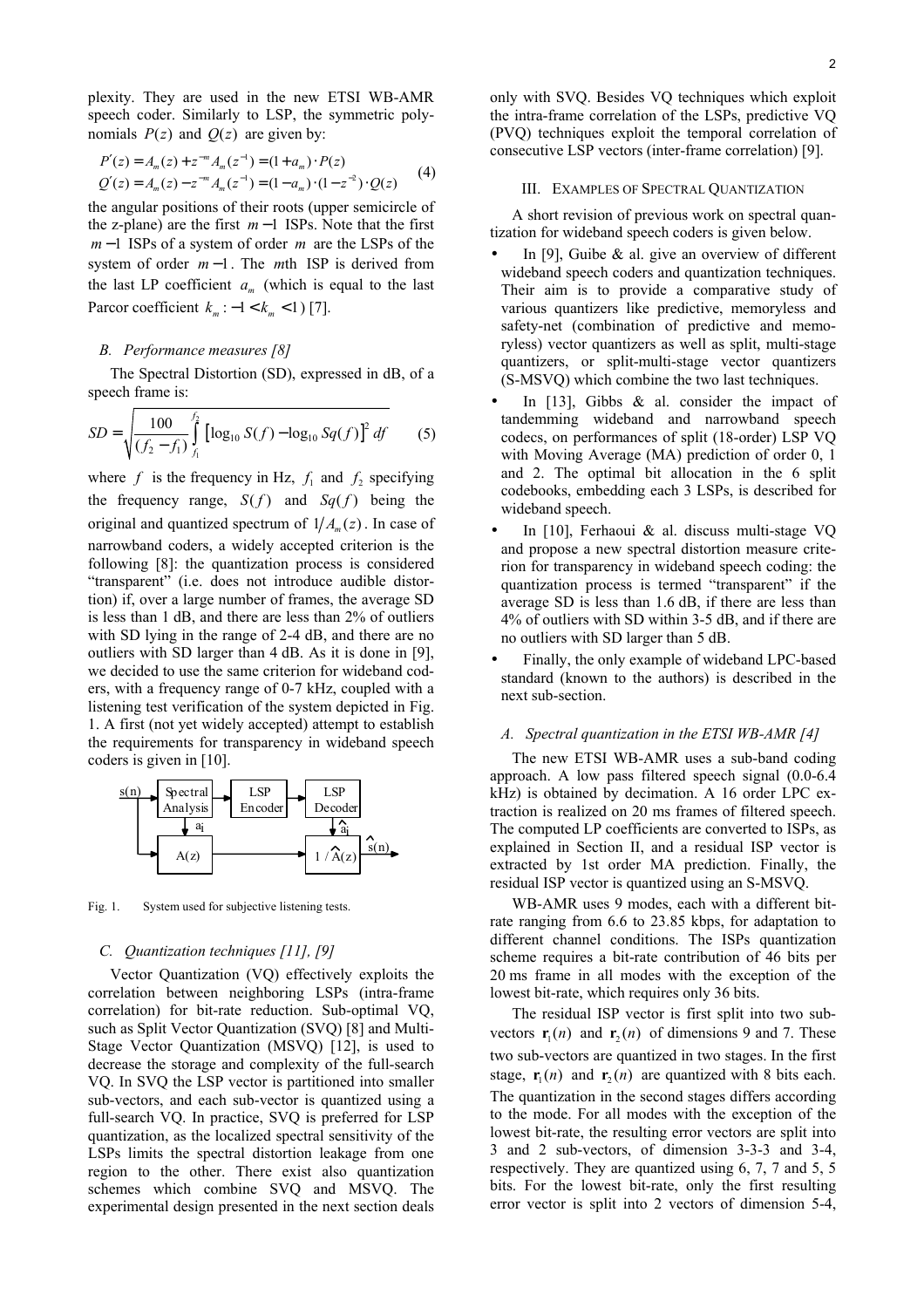quantized using 7, 7 bits. The second resulting error vector is not split and has thus a dimension of 7. It is quantized using 6 bits.

#### <span id="page-2-0"></span>IV. EXPERIMENTAL DESIGN

#### *A. LSP databases for training and testing*

The training and testing data are built up using three different speech databases: the TIMIT [\[14\]](#page-5-14) (US English), the BDSONS [\[15\]](#page-5-15) (French), and the ITU multi-Lingual Speech Database for Telephonometry (rec. P.50 annex I) [\[16\].](#page-5-16) The LSP database for training is generated from the following speech data: the first one hour of the TIMIT training sub-set, the whole ITU (59'), and one hour of speech randomly chosen from the BDSONS CD-ROM 6/7. The LSP database for testing is generated from the BDSONS CD-ROM 3/7, sub-directory LABIS (a short story in French uttered by 30 speakers).

The LSPs are first calculated from the speech data, as it is done in the proprietary Wideband CELP coder (cf. Section [V\)](#page-4-0), and the LSP vectors corresponding to silence frames are then removed (in the training database). This was preferred to doing silence removal before LSP calculation, in order to avoid having noncontiguous speech within the LSP calculation frames (situation that we consider artificial).

#### <span id="page-2-2"></span>*B. SVQ split and optimal bit allocation*

The first issue in split VQ design is defining the best partition of the 16-component LSP vector. Complexity decreases with the number of splits, concomitant to the VQ performance. In [\[9\]](#page-5-9) it is argued that the 3 higher frequency LSPs have a different statistical behavior than the rest, leading to a 13-3 split, for a 16 components LSP vector. Then, they further split the lower frequency LSP vector, obtaining a 6-7-3 split. In [\[13\]](#page-5-13) it is argued that a common choice in narrowband coding is to use 3 components per split giving a 3-3-3- 3-3-3 split for an 18-component LSP. Accordingly, we decided to use five codebooks with dimension 4-3-3-3- 3. All experiences presented in this paper use this split, but further work is being carried out on this topic.

In order to determine the optimal bit allocation for each codebook, we start with a 15-bit budget, 3 bits per codebook. At every stage of the optimization, the bit budget is increased by one bit, and this extra bit is tentatively allocated to each codebook, training and testing is performed, spectral distortion is measured, and the configuration that gives the best marginal improvement is chosen. This is done for a total number of bits ranging from 16 to 45. The optimal bit allocation is given in [TABLE I,](#page-2-1) along with the average spectral distortion and percentage of outliers. In order to reduce the research complexity, only one set of quantized LSPs out of five is used in the testing. According to the results, we focus on a bit budget of 34 and 45 bits for the continuation of the experiments. 34-bit allocation corresponds to the wideband transparency proposed by Ferhaoui & al. [\[10\],](#page-5-10) and 45 bits to the commonly accepted narrowband transparency criterion. The codebooks were trained using LBG (Linde-Buzo-Gray) algorithm [\[17\].](#page-5-17) Euclidean distance was used for training and testing. Verification listening tests on the system depicted in [Fig. 1](#page-1-1) with the testing database show that the 45-bit configuration is transparent while the 34-bit configuration involves significant distortion. The 45-bit configuration corresponds to a quantization complexity of 896k multiplications and 1495k additions per second, while requiring a memory space of 43 KBytes, each stored value occupying 2 Bytes.

#### <span id="page-2-1"></span>TABLE I

OPTIMAL BIT RATE ALLOCATION FOR EACH OF THE FIVE CODEBOOKS WITH SUB-VECTOR DIMENSIONS 4-3-3-3-3, ALONG WITH THE AVERAGE SPECTRAL DISTORTION AND PERCENTAGE OF OUTLIERS FOR A BIT BUDGET RANGING FROM 16 TO 45.

|        | <b>Bit allocation</b><br>in codebooks<br>1 to 5 | Average             | Frames          | Frames    |  |
|--------|-------------------------------------------------|---------------------|-----------------|-----------|--|
| Bit    |                                                 | Spectral            | with            | with      |  |
| budget |                                                 | <b>Distortion</b>   | $2 < SD \leq 4$ | $SD>4$ dB |  |
|        |                                                 | (dB)                | $dB$ in $%$     | in $%$    |  |
| 16     | (4,3,3,3,3)                                     | 3.2116              | 85.89           | 11.85     |  |
| 17     | (5,3,3,3,3)                                     | 3.0491              | 86.45           | 9.28      |  |
| 18     | (5,4,3,3,3)                                     | 2.9166              | 87.76           | 6.16      |  |
| 19     | (5,4,4,3,3)                                     | 2.8064              | 89.16           | 3.65      |  |
| 20     | (6,4,4,3,3)                                     | 2.7100              | 87.14           | 2.84      |  |
| 21     | (7,4,4,3,3)                                     | 2.5901              | 82.42           | 2.12      |  |
| 22     | (7,4,5,3,3)                                     | 2.4929              | 78.21           | 1.51      |  |
| 23     | (7,5,5,3,3)                                     | 2.3907              | 74.56           | 0.94      |  |
| 24     | (7,6,5,3,3)                                     | 2.2827              | 67.37           | 0.58      |  |
| 25     | (7,6,5,4,3)                                     | 2.1904              | 62.10           | 0.18      |  |
| 26     | (7,6,5,5,3)                                     | 2.1129              | 56.19           | 0.18      |  |
| 27     | (7,6,6,5,3)                                     | 2.0360              | 49.8            | 0.09      |  |
| 28     | (7,7,6,5,3)                                     | 1.9543              | 42.39           | 0.03      |  |
| 29     | (8,7,6,5,3)                                     | 1.8741              | 34.69           | 0.05      |  |
| 30     | (8,7,7,5,3)                                     | 1.8104              | 29.58           | 0.04      |  |
| 31     | (8,7,7,5,4)                                     | 1.7439              | 23.38           | 0.01      |  |
| 32     | (8,7,7,6,4)                                     | 1.6807              | 18.53           | 0.02      |  |
| 33     | (9,7,7,6,4)                                     | 1.6046              | 14.34           | 0.01      |  |
| 34     | (9,8,7,6,4)                                     | 1.5430              | 10.78           | 0.00      |  |
| 35     | (10,8,7,6,4)                                    | 1.4815              | 8.40            | 0.02      |  |
| 36     | (10, 9, 7, 6, 4)                                | 1.4268              | 6.27            | 0.00      |  |
| 37     | (10, 9, 8, 6, 4)                                | 1.3700              | 4.83            | 0.00      |  |
| 38     | (10,9,8,7,4)                                    | 1.3178              | 3.73            | 0.00      |  |
| 39     | (11, 9, 8, 7, 4)                                | 1.2638              | 2.83            | 0.00      |  |
| 40     | (11, 9, 8, 8, 4)                                | $1.2\overline{186}$ | 2.50            | 0.00      |  |
| 41     | (11,9,8,8,5)                                    | 1.1748              | 1.32            | 0.00      |  |
| 42     | (11, 9, 9, 8, 5)                                | 1.1251              | 0.91            | 0.00      |  |
| 43     | (11,9,9,8,6)                                    | 1.0801              | 0.73            | 0.00      |  |
| 44     | (11, 10, 9, 8, 6)                               | 1.0354              | 0.50            | 0.00      |  |
| 45     | (12, 10, 9, 8, 6)                               | 0.9889              | 0.35            | 0.00      |  |

# *C. Prediction order and coefficients [\[18\]](#page-5-18)*

The quantization used in the previous sub-section is referred to as *memoryless* SVQ as no temporal information from previous frames is used in the quantization of the current frame. Although memoryless VQ improves robustness against channel errors, *predictive* SVQ exploits the temporal correlation of consecutive LSP vectors (inter-frame correlation).

The prediction can be done either by auto regressive (AR) or by moving average (MA) filter. Usually, MA prediction requires a higher order predictor to reach the same performance as with AR prediction. The main advantage of the MA system is the finite impulse response of the prediction filter which leads to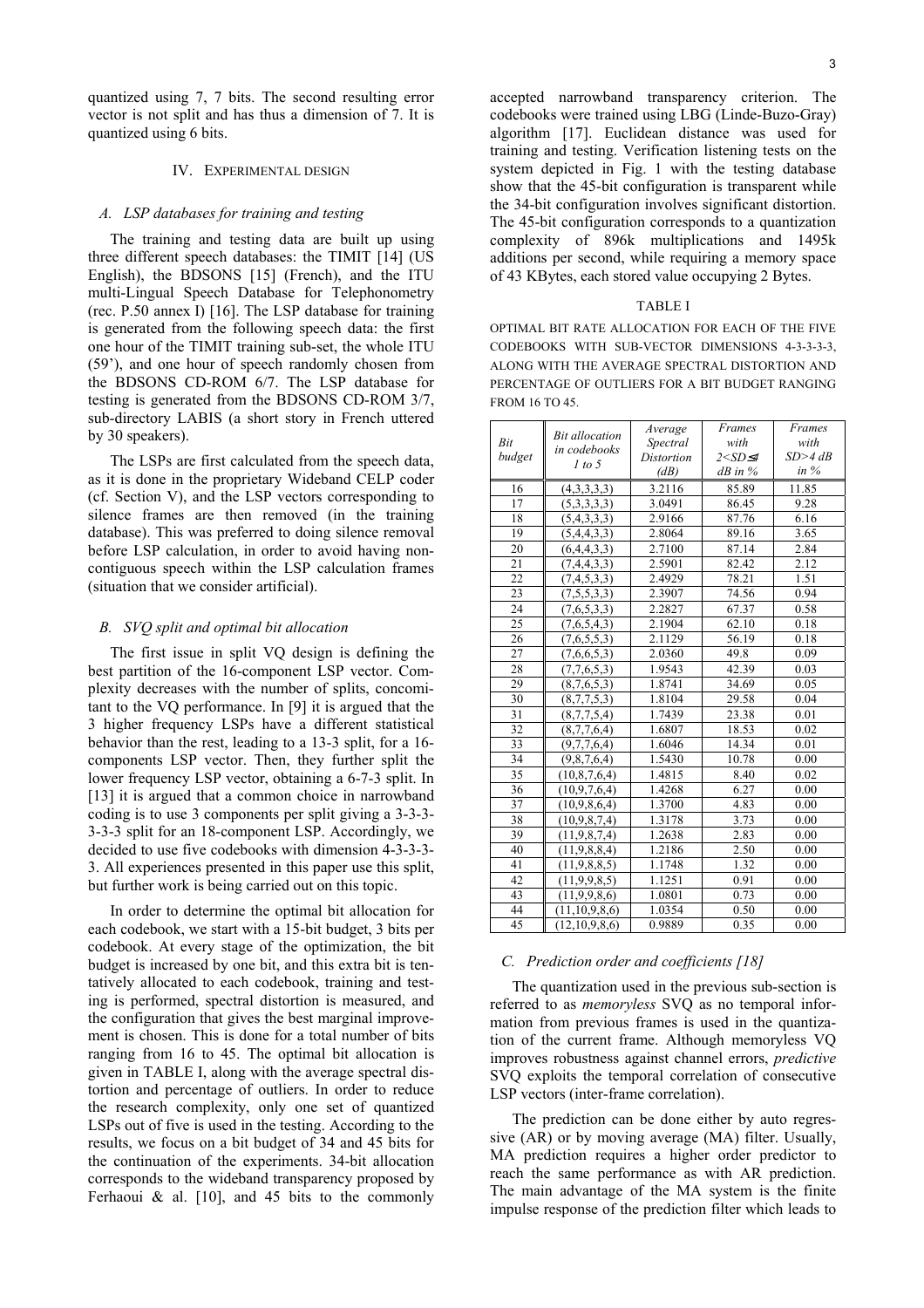limited bit error propagation in the case of noisy channel transmission.

In the MA case, the i<sup>th</sup> linearly predicted value,  $\hat{f}_i(n)$ , is given by [\[18\]:](#page-5-18)

$$
\hat{f}_i(n) = \sum_{k=1}^q b_i(k) \cdot \tilde{e}_i(n-k)
$$
\n(6)

where the  $e_i(n-k)$  are the previously coded prediction errors,  $b_i(k)$  are the prediction coefficients, and M is the predictor order.

The MA prediction coefficients can be determined either by an LMS (Least-Mean-Square) algorithm [\[19\]](#page-5-19) or by a standard method based on a high order AR approximation of the MA process [\[20\].](#page-5-20) The decomposition theorem due to Wold (1938) asserts that any MA process can be represented uniquely by an AR model of possibly infinite order [\[21\].](#page-5-21) If we let the MA process of order  $q$ , denoted by  $MA(q)$ , be modeled by an AR model of order  $p$ , denoted by AR( $p$ ), where  $p \gg q$ , then the q order MA filter  $B(z)$  can be expressed as a function of the AR filter *A*(*z*) following  $B(z) = 1/A(z)$ , with

$$
A(z) = 1 + \sum_{k=1}^{p} a_k z^{-k}, \quad B(z) = \sum_{k=0}^{q} b_k z^{-k}.
$$
 (7)

Thus the parameter sets  ${b_k}$  and  ${a_k}$  are interrelated by:

$$
\hat{a}_n + \sum_{k=1}^q b_k \hat{a}_{n-k} = \begin{cases} 1, & n=0 \\ 0, & n \neq 0 \end{cases}
$$
 (8)

where  $\{\hat{a}_k\}$  are the parameters obtained by fitting the data to an  $AR(p)$  model. A better fit is obtained using squared error  $\varepsilon$  specified in Eq. [\(9\)](#page-3-0) for selecting the a least-squares error criterion and minimizing the parameters  ${b_k}$  :

$$
\varepsilon = \sum_{n=0}^{p} \left[ \hat{a}_n + \sum_{k=1}^{q} b_k \hat{a}_{n-k} \right]^2 - 1; \n\hat{a}_0 = 1, \quad \hat{a}_k = 0 \quad \text{if} \quad k < 0.
$$
\n(9)

This leads to a very simple form, namely the resolution of a  $q^{th}$ -order Levinson Durbin equation using the parameters  $\{\hat{a}_k\}$  as input data.

We decided to use the MA prediction due to its robustness to channel transmission errors. We tested the MA prediction of order 0 (no prediction), 1, 2 and 3. Although slightly sub-optimal, the MA predictors were trained in open-loop for the purpose of this work, and then maintained for all quantization tests, in order to reduce the overall complexity of the investigations. Moreover, we decided to use the mean value of the MA coefficients extracted within each split, as we observed that these values are very close.

The spectral distortion was measured, for the 34 and 45-bit schemes, using prediction order of 0, 1, 2 and 3. Results are plotted in [Fig. 2](#page-3-1) (cf. curves a) and c)). We can observe that there is a considerable gain in using MA prediction of order one and little gain in increasing the prediction order beyond one. Similar results were obtained when perceptual weighting is included in the quantization, as explained in the next sub-section. For simplicity, after determining the MA prediction coefficients, the VQ was trained by an openloop procedure.



<span id="page-3-1"></span>Fig. 2. Spectral distortion for different MA orders, 34- and 45-bit schemes, with and without weighting.

# <span id="page-3-2"></span>*D. Perceptual weighting*

The Eucledian distance measure used in the previous experiments for training and quantization assigns an equal weight to each component of the LSP vector  $f$ , and is thus not taking into account the human auditory perception properties. The weighted Euclidean distance,  $d(f, \hat{f})$ , measured between f and its quantized value  $\hat{\mathbf{f}}$ , assigns the weight  $w_i$  to each LSP  $f_i$ , according to its perceptual importance :

$$
d(\mathbf{f}, \hat{\mathbf{f}}) = \sum_{i=1}^{m} w_i \left( f_i - \hat{f}_i \right)^2.
$$
 (10)

<span id="page-3-0"></span>The LSPs in the region of spectral peaks (formants) should be weighted more than those on the spectral valleys, and more weight should be assigned to LSPs corresponding to high-amplitude formants than to those corresponding to low-amplitude formants. The LSPs display a cluster pattern around the formants. A cluster of (2 to 3) LSPs characterizes a formant frequency and the bandwidth of the given formant depends on the closeness of these LSPs. We use a modification of the ITU-T Rec. G.729 weighting scheme specified by :

$$
w_i = \begin{cases} \alpha & \text{if } d_i > \alpha, \\ 10 \cdot (d_i - \alpha)^2 + \alpha & \text{otherwise;} \end{cases}
$$
  
\n
$$
\alpha = 1.0;
$$
  
\n
$$
d_i = \omega_{i+1} - \omega_{i-1}; \quad \omega_0 = 0.04 \cdot \pi; \quad \omega_{11} = 0.92 \cdot \pi.
$$

The modification takes into account the greater density of LSPs in the case of wideband coding: We use, for the weighting calculation, the following parameterized function of the LSP distance *di* :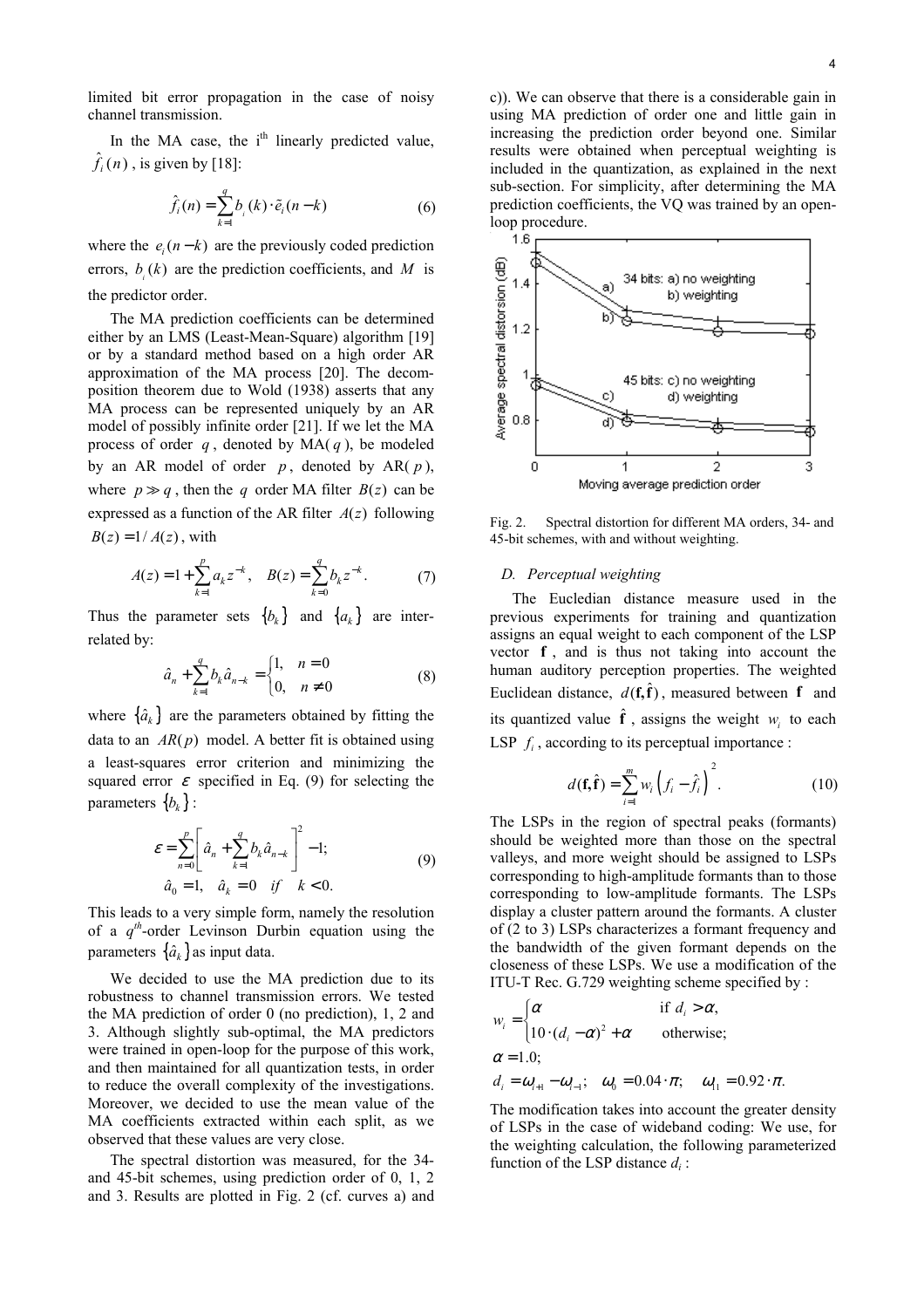$$
w_i = \begin{cases} \alpha & \text{for } d_i > (1 - \alpha)K, \\ \frac{1}{(1 + \alpha)} \left[ \frac{1}{K^2} (d_i - K)^2 + \alpha \right] & \text{otherwise;} \\ \alpha = 0.1, \quad K = 0.6; \\ d_i = \omega_{i+1} - \omega_{i-1}; \quad \omega_0 = 0; \quad \omega_{i+1} = \pi. \end{cases}
$$

The parameters  $\alpha$  and  $K$  were experimentally tuned, giving  $\alpha = 0.1$  and  $K = 0.6$ . Note that with  $\alpha = 0.1$  and K=0.9, our parameterized function is almost the same as the one of G.729. Spectral distortion is measured for the 34- and 45-bit schemes, using prediction order of 0, 1, 2 and 3. The codebooks are trained using LBG algorithm and Euclidean distance. The quantization (testing) is done using the weighted Euclidean distance. Results are plotted in Figure 2 (cf. curves b) and d)). The use of perceptual weighting improves the spectral distortion by approximately 0.04 and 0.03 dB for the 34, and the 45-bit schemes respectively.

In order to observe the effect of the weighting, we plot the SD, in the form of a histogram, for the  $1<sup>st</sup>$  order MA prediction vector quantizer at 34 bits/frame, using un-weighted and weighted Euclidean distance measure for quantization. These plots are shown in [Fig. 3.](#page-4-2)

Experiments showed no further significant improvement when using the weighted measure also during the training phase.



<span id="page-4-2"></span>Fig. 3. Spectral distortion (SD) histogram for the 34 bits/frame 1st order prediction split-vector quantizer using the un-weighted and weighted Euclidean distance measure for quantization.

## *E. Second bit allocation iteration*

In order to determine the optimal bit allocation in the case of  $1<sup>st</sup>$  order prediction and quantization using the weighted Euclidean distance measure, we repeat the procedure for bit allocation explained in subsection [B.](#page-2-2) The obtained optimal bit allocation is given in [TABLE II.](#page-5-22) According to the results, we focus on a bit budget of 40 bits, which corresponds to the commonly accepted narrowband transparency criterion. Notice that the transparency criterion is now reached with 5 bits less.

#### *F. The final choice*

The finally chosen quantization scheme uses predictive split VQ with a 4-3-3-3-3 split and  $1<sup>st</sup>$  order MA prediction. Training of the codebooks is done with the

LBG algorithm and Euclidean distance. Quantization is done with weighted Euclidean distance. The bit budget is 40, with the bit allocation configuration of [TABLE](#page-5-22) I[I.](#page-5-22) This 40-bit configuration corresponds to a quantization complexity of 1098k multiplications and 949k additions per second, and to 21.5 KBytes of memory space, each stored value still occupying 2 Bytes. We have tested if the scheme could produce unstable (i.e. not ordered) LSPs. We observed that less than 2 % of LSP vectors had to be rearranged and that about 5 % of successive LSPs were too close and needed to be shifted. A test was thus added to reorder the LSPs, and to separate by 50 Hz those which were too close. Applying verification listening tests on the system depicted in [Fig. 1](#page-1-1) finally showed that the chosen scheme is transparent for the used testing database. The output quality is generally the same as the one obtained with 45 bits, without MA prediction and without weighting the distortion measure during quantization (cf. subsection [IV.B\)](#page-2-2). Nevertheless, in some very rare cases, the output quality is slightly degraded.

#### <span id="page-4-0"></span>V. WIDEBAND CELP SPEECH CODER

The designed spectral quantization scheme was included in a proprietary variable rate ACELP (Algebraic CELP) wideband coder. This coder uses a full-band approach, 16 kHz sampling rate and a 20 ms frame size, with four 5 ms sub-frames. The bit-rate distribution is given in [TABLE III,](#page-5-23) for the case of the finally chosen 40-bit spectral quantization scheme. A  $16<sup>th</sup>$ order LP analysis is performed once per frame. The autocorrelation coefficients processed over 30 ms speech windows are converted to LP coefficients using the Levinson-Durbin algorithm. The LP coefficients are then in turn transformed to the LSP domain for quantization and interpolation purposes. A further detailed description of the functional blocks of the coder is not possible in the frame of this paper.

# <span id="page-4-1"></span>VI. CONCLUSIONS AND FUTURE WORK

We have investigated the design of spectral quantization for a wideband multi-rate CELP coder. Different 16- to 45-bit memoryless SVQ schemes were first designed and tested. Based on the achieved results, the experiments were then focused on the 34- and 45-bit budget schemes, investigating the MA prediction of order 0 to 3, and also the weighted Euclidean distance measure for quantization. The optimal bit allocation was then determined for the case of  $1<sup>st</sup>$  order prediction and quantization using the weighted Euclidean distance measure. This lead to the final 40-bit scheme fulfilling the "transparency" criterion, with almost no audible distortion when applying listening verification tests using the system depicted in [Fig. 1.](#page-1-1)

Future work will be in optimizing the number of splits as well as the split size for the SVQ. The multistage quantization scheme, and the combined split and multistage VQ will be considered for this purpose, as well as a classification scheme featuring a prediction limited to the voiced speech regions only.